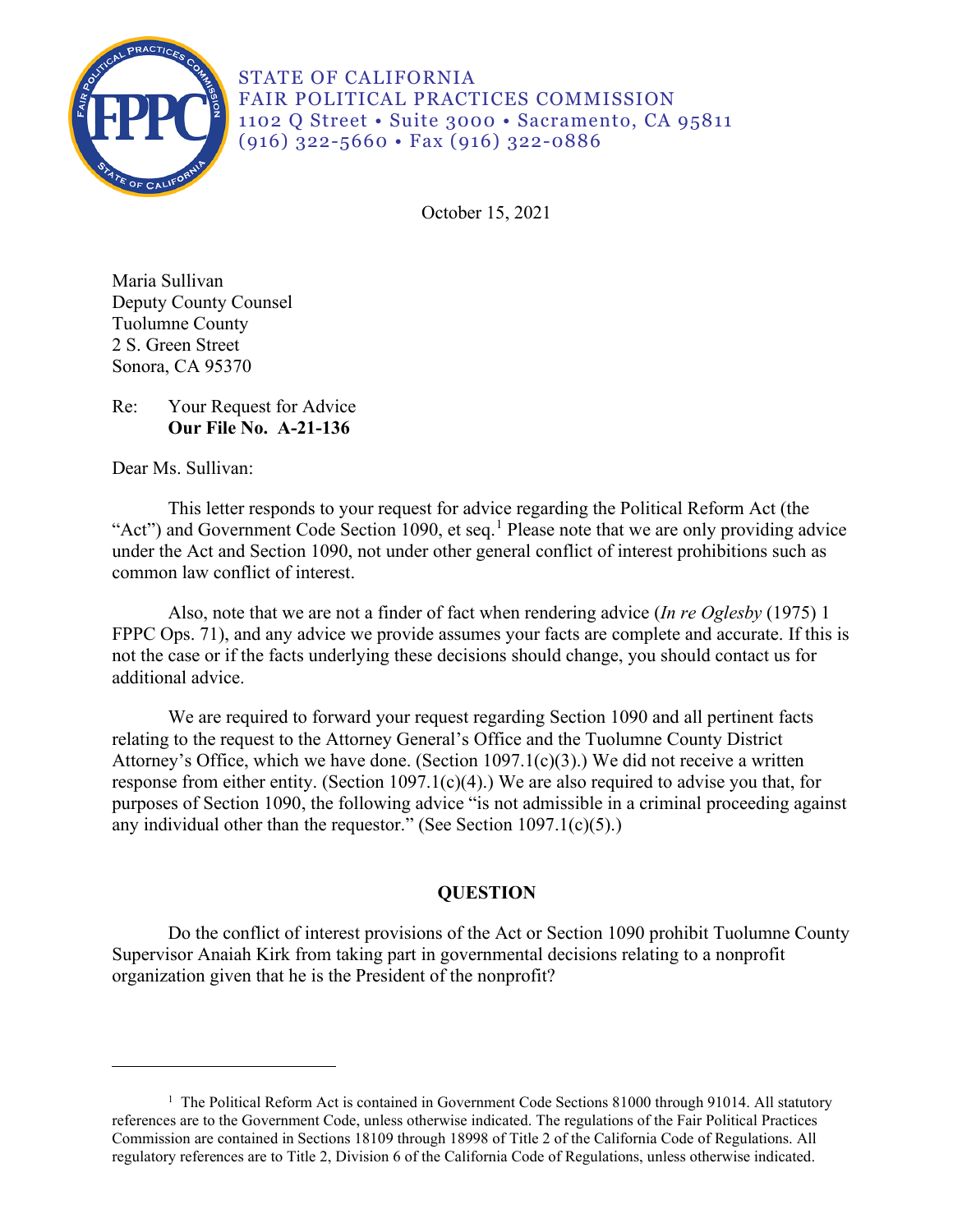# **CONCLUSION**

 No. Neither the Act nor Section 1090 prohibit Supervisor Kirk from taking part in decisions concerning the nonprofit.

### **FACTS AS PRESENTED BY REQUESTER**

Your office represents the County of Tuolumne. One of the County Supervisors, Anaiah Kirk, is currently the President of Tuolumne Safe, a  $501(c)(3)$  nonprofit organization.<sup>[2](#page-1-0)</sup> Supervisor Kirk is not compensated for his service, nor does he receive any reimbursement from the nonprofit for expenses incurred in providing services. His service on the board of the nonprofit is completely voluntary.

Tuolumne Safe has purchased Outdoor Audible Alert Systems ("OAAS") to notify residents when there is an active emergency, such as wildfire. The nonprofit has plans to install the sirens, but it will not be able to operate them effectively without an agreement with the County to integrate them with the Sheriff's office and/or Office of Emergency Services. The Office of Emergency Services Coordinator is recommending that this issue come before the Board of Supervisors in order to receive direction on how the board wishes to direct staff and prioritize the project.

## **ANALYSIS**

#### *The Act*

Section 87100 prohibits any public official from making, participating in making, or otherwise using his or her official position to influence a governmental decision in which the official has a financial interest. Pertinent to your facts, the Act's conflict of interest provisions apply to financial interests based on the following:

- An interest in a business entity<sup>[3](#page-1-1)</sup> in which the official has a direct or indirect investment of \$2,000 or more (Section 87103(a)); or in which the official is a director, officer, partner, trustee, employee, or holds any position of management. (Section 87103(d).)
- An interest in a source of income to the official, including promised income, which aggregates to \$500 or more within 12 months prior to the decision. (Section 87103(c).)
- The official's interest in his or her personal finances and those of immediate family members. (Section 87103.)

According to the facts, Supervisor Kirk does not receive any compensation for his services as President of Tuolumne Safe, and he receives no reimbursements from the nonprofit for any expenses he incurs in providing those services. Therefore, he does not have an interest in Tuolumne

<span id="page-1-0"></span><sup>&</sup>lt;sup>2</sup> According to its website, the mission of Tuolumne safe is "[b]uilding community partnerships and raising money to complete critical projects that keep Tuolumne County residents safe." (See [https://www.tuolumnesafe.org.](https://www.tuolumnesafe.org))

<span id="page-1-1"></span><sup>&</sup>lt;sup>3</sup> Section 82005 defines a "business entity" as any organization or enterprise operated for profit, including but not limited to a proprietorship, partnership, firm, business trust, joint venture, syndicate, corporation or association.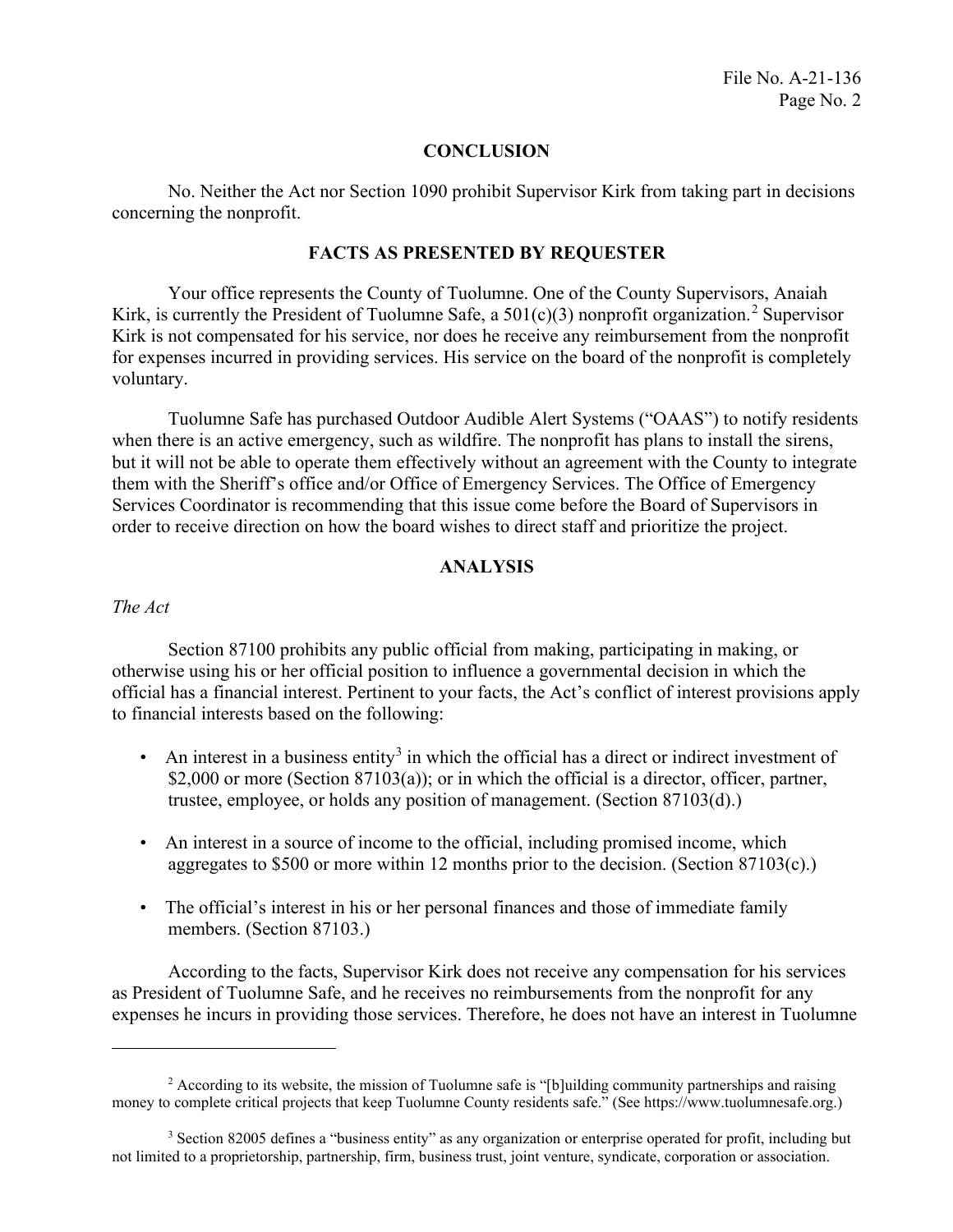Safe as a source of income. Additionally, Supervisor Kirk does not have a business interest in Tuolumne Safe because, as a nonprofit organization, it is not a "business entity" as defined by the Act. (Section 82005.) Finally, there are no facts suggesting decisions related to Tuolumne Safe will have any financial effect on his personal finances. Therefore, based on the facts provided, Supervisor Kirk does not have a disqualifying conflict of interest under the Act in future City Council decisions related to Tuolumne Safe.

# *Section 1090*

Section 1090 generally prohibits public officers, while acting in their official capacities, from making contracts in which they are financially interested. Section 1090 is concerned with financial interests, other than remote or minimal interests, that prevent public officials from exercising absolute loyalty and undivided allegiance in furthering the best interests of their agencies. (*Stigall v. City of Taft* (1962) 58 Cal.2d 565, 569.) Section 1090 is intended not only to strike at actual impropriety, but also to strike at the appearance of impropriety. (*City of Imperial Beach v. Bailey* (1980) [103Cal.App.3d](https://103Cal.App.3d) 191, 197.)

 prohibition cannot be avoided by having the interested board member abstain. Instead, the entire Under Section 1090, the prohibited act is the making of a contract in which the official has a financial interest. (*People v. Honig* (1996) 48 Cal.App.4th 289, 333.) A contract that violates Section 1090 is void. (*Thomson v. Call* (1985) 38 Cal.3d 633, 646.) The prohibition applies regardless of whether the terms of the contract are fair and equitable to all parties. (*Id*. at pp. 646- 649.) Finally, when Section 1090 applies to one member of a governing body of a public entity, the governing body is precluded from entering into the contract. (*Thomson*, *supra*, at pp. 647- 649; *Stigall*, *supra*, at p. 569; 86 Ops.Cal.Atty.Gen. 138, 139 (2003); 70 Ops.Cal.Atty.Gen. 45, 48  $(1987).$ 

Here, Tuolumne Safe purchased sirens to notify residents of active emergencies, such as a wildfire. In order to operate the sirens effectively after installation, Tuolumne Safe needs to enter an agreement with the County to integrate the sirens with the Sheriff's office and/or Office of Emergency Services. You therefore ask whether Section 1090 would prohibit Supervisor Kirk from taking part in these contract decisions based on his affiliation with Tuolumne Safe. Importantly, the Legislature has created various statutory exceptions to Section 1090's prohibition where the interest involved is deemed a "remote interest," as defined in Section 1091 or a "noninterest," as defined in Section 1091.5. If a noninterest is present, the public official's abstention is generally not required, and the contract may be made by the agency.

Pertinent to the present situation, Section 1091.5(a)(8) establishes that an officer is not interested in a contract if his or her interest is:

> That of a noncompensated officer of a nonprofit, tax-exempt corporation, which, as one of its primary purposes, supports the functions of the body or board or to which the body or board has a legal obligation to give particular consideration, and provided further that this interest is noted in its official records.